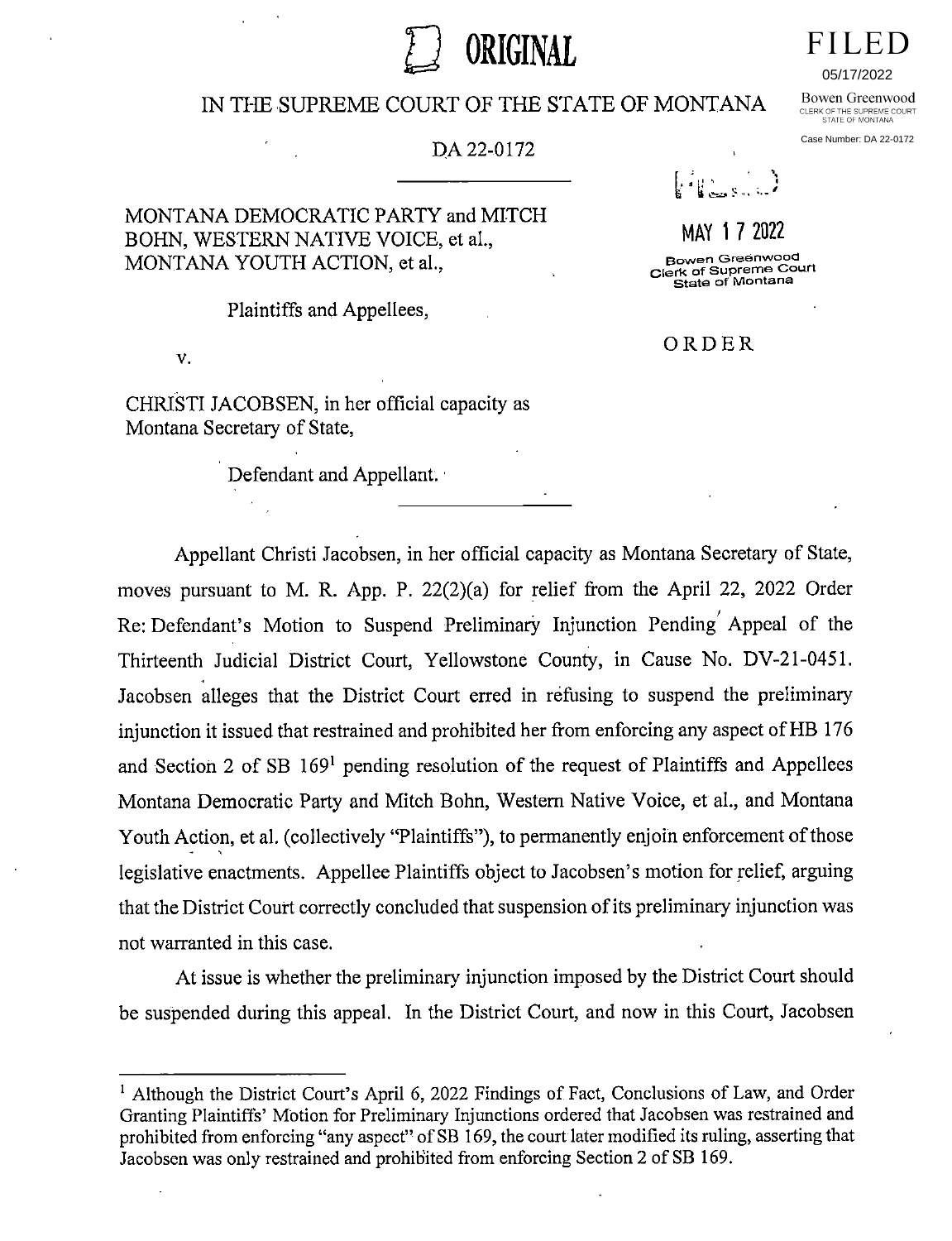challenges the preliminary injunction only as it applies to Section 2 of SB 169 and to HB 176.

M. R. App. P. 22(2)(a) provides that a motion for relief under this Rule must, among other factors, demonstrate good cause for the relief requested. "Good cause" is generally defined as a legally sufficient reason and referred to as the burden placed on a litigant to show why a request should be granted. *Brookins v. Mote*, 2012 MT 283, ¶ 29, 367 Mont. 193, 292 P.3d 347 (citations omitted). Here, Jacobsen asserts that this preliminary injunction "upends nearly a year of voter education, election administrator and poll volunteer training, and administrative rules that successfully have been applied in three elections over the past year." She urges this Court to grant her relief from the District Court's Order denying her motion to suspend the preliminary injunction because it would allow Montana voters to "participate in Montana's 2022 elections under the same election laws that governed Montana's 2021 elections, without issue."

SB 169 modifies Montana's voter identification laws. Prior to its enactment, § 13-13-114(1), MCA, provided that an elector could prove their identity for in-person voting by showing an election judge a current photo identification that contained the elector's name, including but not limited to a valid driver's license, a school district or postsecondary education photo identification, or a tribal photo identification. Instead of a. photo identification containing the elector's name, an elector could present a current utility bill, bank statement, paycheck, notice of confirmation of voter registration, government check, or another government document that showed the elector's name and current address.. SB 169 amended § 13-13-114, MCA, to limit which types of photo identification, by themselves, are sufficient to prove identification for voting purposes. Under the current version of § 13-13-114(1)(a)(i), MCA, there are six specific types of identification which, standing alone, are sufficient to prove identity for voting purposes: Montana driver's license, Montana state identification card issued pursuant to § 61-12-501, MCA, military identification card, tribal photo identification card, United States passport, and Montana concealed carry permit. Otherwise, under  $\S$  13-13-114(1)(a)(ii), MCA, an elector must

2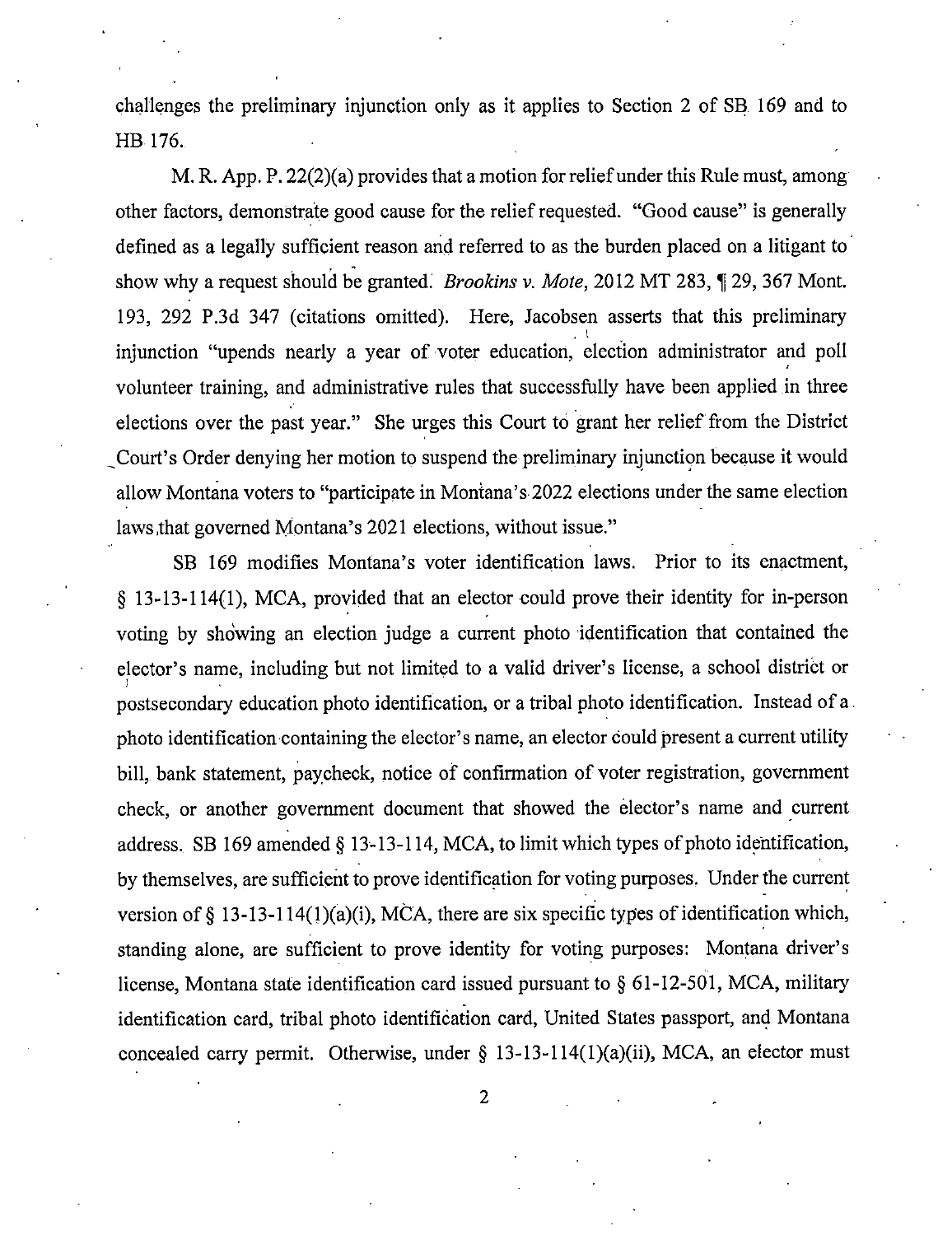present either a current utility bill, bank statement, paycheck, government check, or other government document that shows the elector's name and current address, and must also present a photo identification that shows the elector's name, including but not limited to a school district or postsecondary education photo identification. One of the effects of SB 169 is the elimination of student identification as a sufficient form of identification for , voting purposes without additional supporting documentation.

HB 176 amends § 13-2-304(1), MCA, to eliminate same-day voter registration. Prior to the enactment of HB 176, a person could register to vote or change their voter registration information prior to the close of the polls on election day. HB 176 changed the registration deadline to prior to noon on the day before the election.

As a threshold concern, we must determine the criteria by which a party may establish "good cause" for relief under M. R. App. P. 22(2)(a)(i) in a case in which a district court denied a party's request for an order suspending a preliminary injunction pending appeal under M. R. App. P. 22(1)(a)(iii). In Stapleton v. Thirteenth Judicial Dist. Court, No. OP 20-0293, Order (Mont. May 27, 2020), we were faced with a similar request to stay the enforcement of a preliminary injunction that enjoined enforcement of the election-day receipt deadline for ballots. In Stapleton, the request to stay the District Court's preliminary injunction did not come in the form of a motion for relief under M. R. App. P. 22(2); 'rather it came in the form of a petition for supervisory control under M. R. App. P. 14(3). Due to urgency, then-Montana'Secretary of State Corey Stapleton filed a motion for stay in the District Court under M. R. App. P. 22(1) while concurrently appealing the preliminary injunction to this Court under M. R. App. P.  $6(3)(e)$  and petitioning for supervisory control in an attempt to stay the preliminary injunction as expediently as possible. In considering whether to stay the preliminary injunction, we determined that it was appropriate to do so because it would "maintain the status quo pending consideration of the issues." Stapleton at 3.

We note that determining whether to stay a preliminary injunction is an entirely different question, with distinct analysis, from the issue of whether the preliminary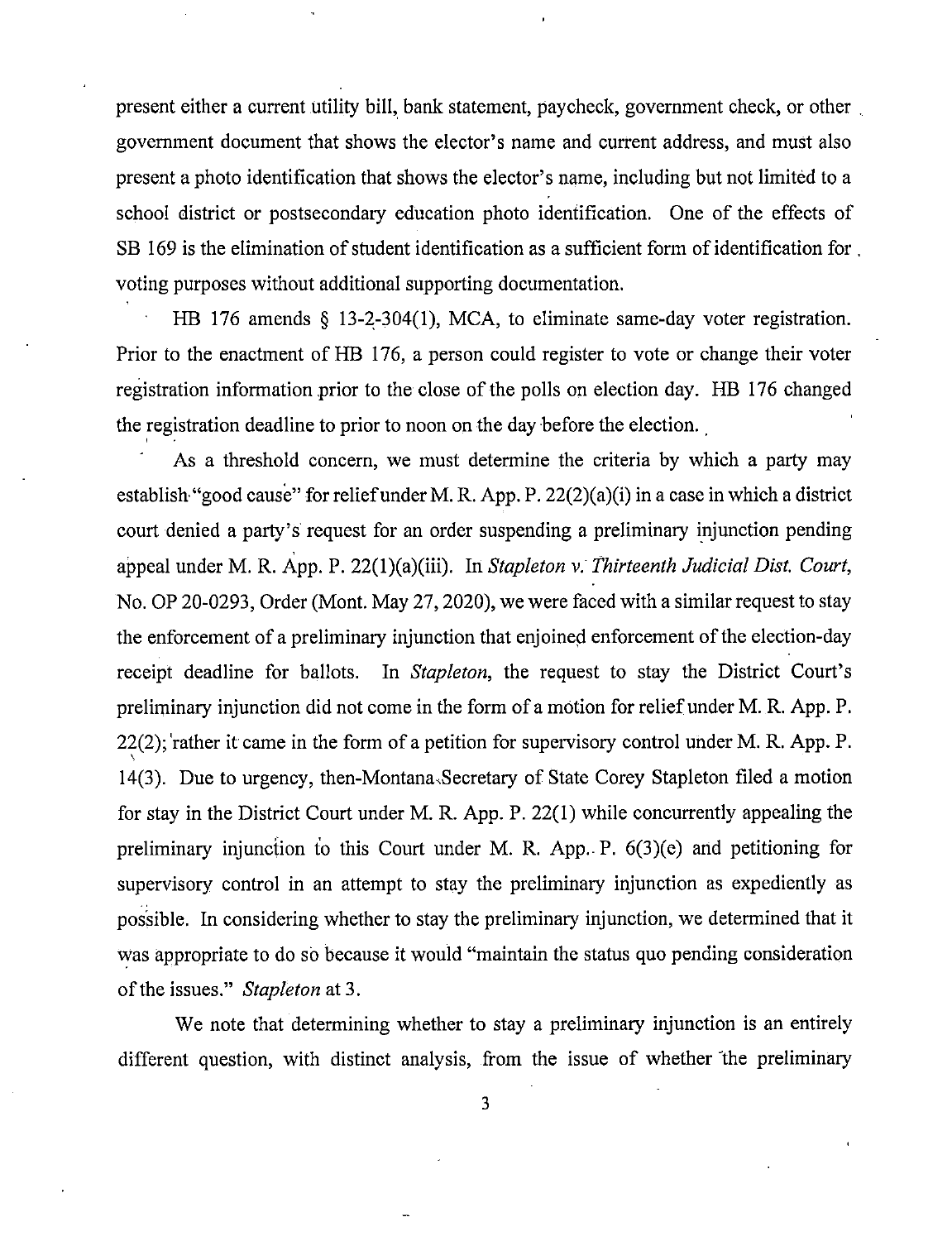injunction was correctly granted. Compare Stapleton v. Thirteenth Judicial Dist. Court, No. OP 20-0293, Order (Mont. May 27, 2020), with Driscoll v. Stapleton, 2020 MT 247, 401 Mont. 405, 473 P.3d 386. It is also distinct from the criteria a district.court employs in determining whether to grant a stay. The present motion under consideration is Jacobsen's motion for relief from the District Court's denial of her motion to stay the, preliminary injunction; the merits of the preliminary injunction are to be determined after full consideration of the issues on appeal.

The purpose of equitable injunctive relief is to preserve the status quo and minimize the harm to all parties pending final resolution on the merits. BAM Ventures, LLC  $\nu$ . Schifferman, 2019 MT 67, ¶ 18, 395 Mont. 160, 437 P.3d 142 (internal quotations and citations omitted). Status quo means "the last actual, peaceable, noncontested condition which preceded the pending controversy." Weems v. State, 2019 MT 98, ¶ 26, 395 Mont. 350, 440 P:3d 4 (internal quotations and citations omitted).

In *Stapleton*, we found that the status quo was the "condition, in place for many years, . . . that ballots cast by mail must be received in the election administrator's office by 8:00 p.m. on election day." We further found good cause to stay the preliminary injunction "in order to avoid voter confusion and disruption of election administration." In that case, ballots had already been mailed to voters which expressly stated that they would not be counted unless received by that deadline. Thus, we found good cause to stay the District Court's preliminary injunction as it disrupted the status quo, and maintaining the status quo would avoid voter confusion and disruption of election administration.

In the present case, we must therefore first determine whether the "status quo" is the condition that existed prior to the enactment of SB 169 and HB 176, as the Plaintiffs and District Court assert, or whether, given that local elections were held in 2021 with SB 169 and HB 176 in effect, the status quo is rnaintained by allowing those laws to remain in effect for the upcoming elections, as Jacobsen asserts.

As Jacobsen notes in her motion for relief, Plaintiffs initiated proceedings challenging SB 169 and HB 176 on April 19, 2021, but they did not seek injunctive relief

4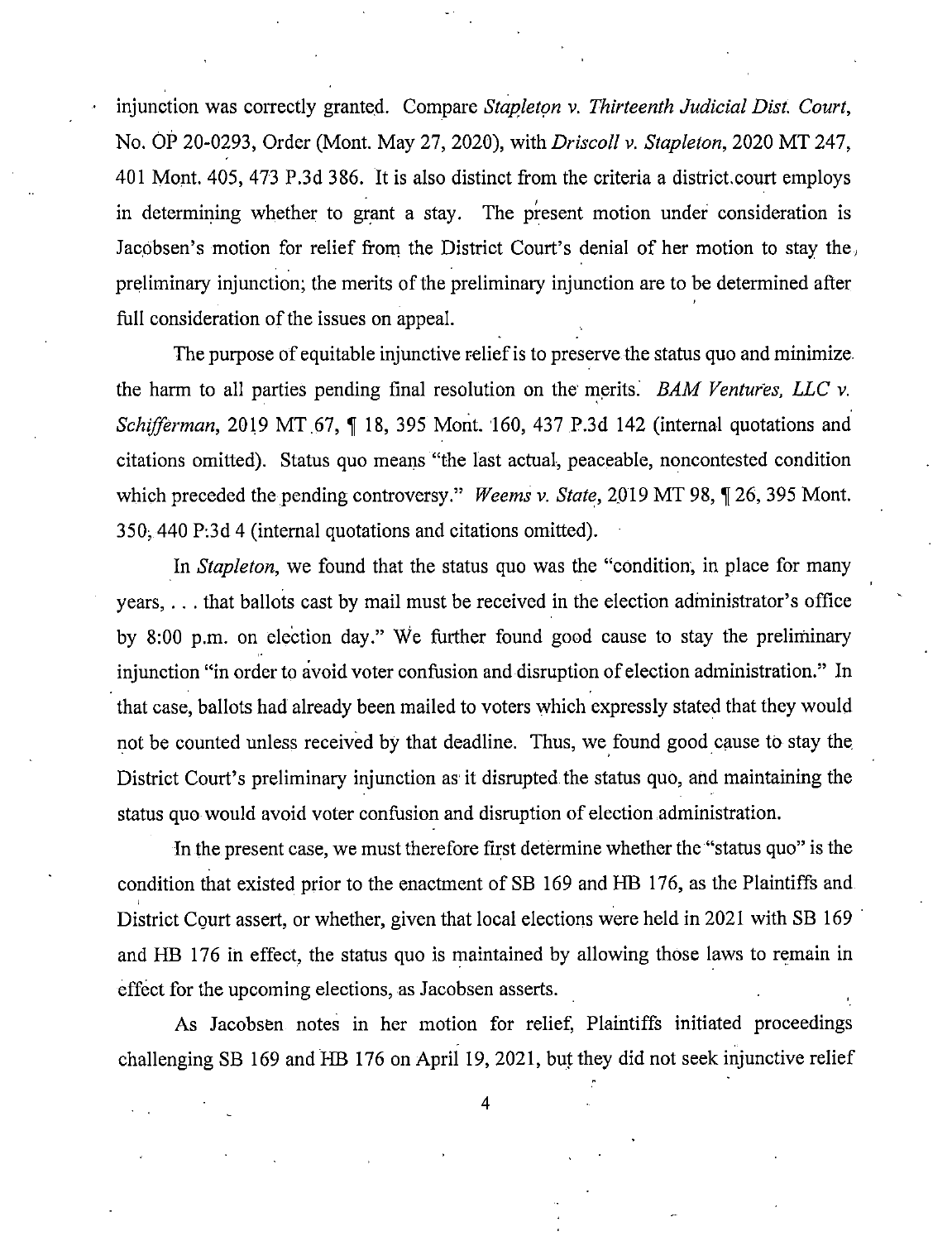until January 12, 2022. By the time Plaintiffs sought injunctive relief, some local elections were conducted in 2021 under the amended statutes. Jacobsen asserts that more than 337,000 Montanans voted in elections conducted under the new enactments in 2021. Thus she argues that maintaining the status quo would be accomplished by staying the District Court's preliminary injunction as it pertains to Section 2 of SB 169 and HB 176. Jacobsen argues that Plaintiffs chose not to file for injunctive relief until months after the new enactments were implemented and successfully employed in the elections conducted during 2021.

In its Order denying Jacobsen's motion for stay, the District Court found that enjoining Section 2 of SB 169 would allow voters to use the same kinds of photo identification as they had since 2003 and enjoining HB 176 would allow voters to be able to register to vote on election day as they had since 2005. However, the court did not account for the intervening 2021 elections, where voters were required to present identification consistent with that described in § 13-13-114(1), MCA (2021), and where voters could register no later than noon on the day prior to the election pursuant to § 13-2-304(1), MCA (2021). Thus, while the District Court found it indisputable that the "status quo" was that time prior to the enactment of SB 169 and HB 176, the question of which point in time is the last "noncontested condition" is not so clearcut, as Plaintiffs had not yet pursued a preliminary injunction at the time these elections occurred.

Regarding the issues of voter confusion and the disruption of election administration, Jacobsen argues that the same circumstances that existed in Stapleton are present here, where many Montanans participated in a local election in 2021 under the present statutes and where the Office of the Secretary of State has spent "nearly a year of voter education, election administrator and poll volunteer training, and [drafting and application of] administrative rules." Jacobsen asserts that this voter education included airing thousands of public service announcements on broadcast television and radio, and sending a mailing to every registered voter that noted the new registration deadline. She argues that in light of the education that has occurred, voter confidence in the election

5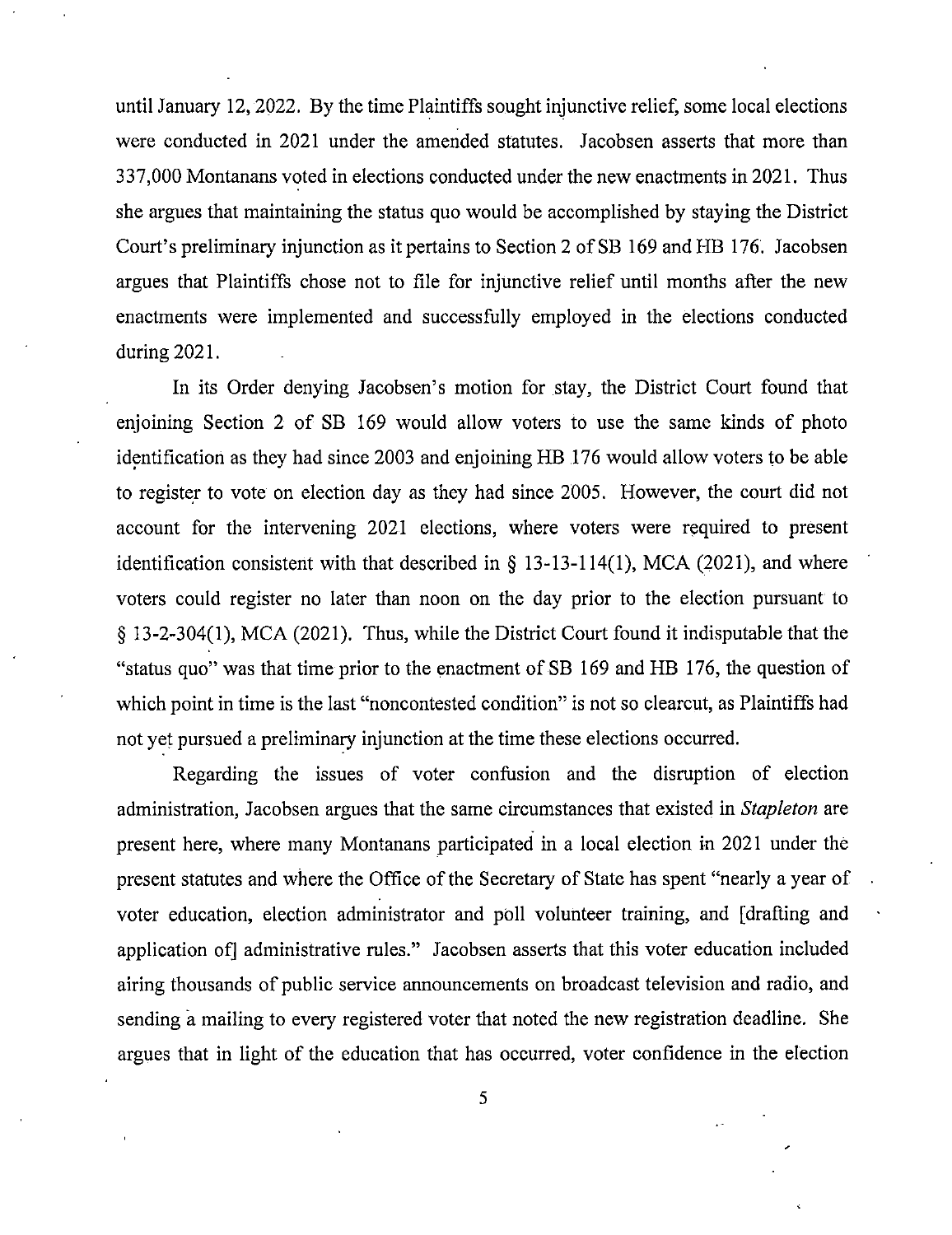process will be undermined if the preliminary injunction is allowed to stand. Training of election administrators and poll volunteers included the issuance of updated Election Judge\ Handbooks and Polling Place Quick Guides, and conducting extensive staff and administrator trainings. Jacobsen further noted that the administrative rules governing elections were revised to implement the new laws, and allowing the preliminary injunction to stand "effectively guts the guidance election officials rely upon to administer elections[.]"

However, the District Court found the present case distinguishable from the situation Stapleton presented.. In that case, as the court noted here, "The District Court entered its preliminary injunction ten days before the June 2, 2020 primary election and two weeks after election administrators mailed ballots to all Montana voters." Stapleton at 2. This Court concluded in *Stapleton* that maintaining the deadline for ballot return as indicated on the mailed ballots was prudent "to avoid voter confusion and disruption of election administration." In the present case, the District Court found Stapleton distinguishable as the current preliminary injunction was issued two months—not 10 days before the next election and no ballots had been mailed; therefore Jacobsen has more time "to manage the enjoining of these laws." Furthermore, the District Court was unconvinced that any resultant voter confusion would be harmfid, as the enjoined laws were more restrictive than the laws they had replaced. It explained, "If voters function under the theory that they are no longer able to register on election day they will likely register prior to that day, and no harm will come to them. On the other hand, if voters function under the theory that they can register to vote on election day—but HB 176 was not enjoined—they would be harmed because they would be unable to cast their vote."

In this case the status quo for the electorate—"the last actual, peaceable, noncontested condition which preceded the pending controversy"—leaves SB 169 and HB 176 in effect. Plaintiffs have not contradicted Jacobsen's assertion that 337,000 Montanans voted under the current statutory provisions in 2021, and Plaintiffs did not move to enjoin the enactments prior to the occurrence of those elections. While in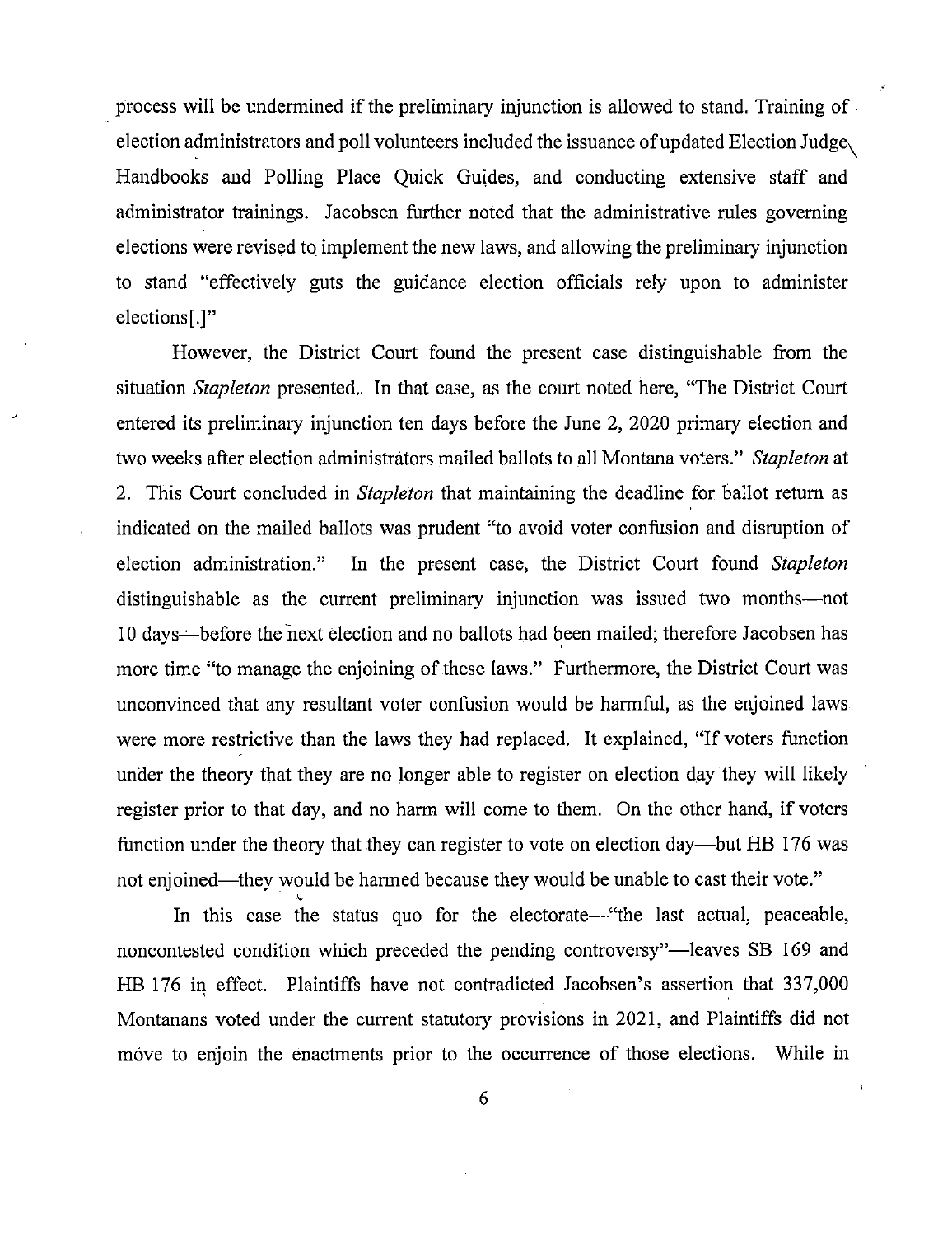Stapleton, we determined that the status quo would be maintained by staying the preliminary injunction because ballots had already been mailed which expressly set forth their return deadline, in this case elections have already occurred under the provisions enacted in SB 169 and HB 176.

Moreover, some voter confusion and disruption of election administration appears inevitable whether the preliminary injunction is stayed or not. Montana Youth Action states that staying the injunction would constitute the third change in these laws in advance of the June primary election, which it argues is "far likelier to promote confusion, not least because the laws in question are new and unfamiliar to Montana voters." However, we place greater weight on the fact that elections have actually been conducted under the statutes as enacted by SB 169 and HB 176—elections that a large portion of Montana voters participated in. Staying a preliminary injunction, which was not in effect during the 2021 elections, means that voters will continue to operate under the laws that have been in effect for over a year at this point.

Since we have determined that the status quo is best maintained by staying the preliminary injunction and since we are further convinced that staying the preliminary injunction would cause less voter confusion and disruption of election administration, we conclude that Jacobsen has met her burden to show the requisite good cause for relief from the District Court's denial of her motion to stay the preliminary injunction.

Therefore,

IT IS ORDERED that the M. R. App. P. 22(2)(a) motion of Defendant and Appellant Christi Jacobsen, in her official capacity as Montana Secretary of State, for relief from the District Court's order is GRANTED.

The Clerk is directed to provide copies of this order to all counsel of record. DATED this  $\sqrt{2}$  day of May, 2022.

Chief Justice